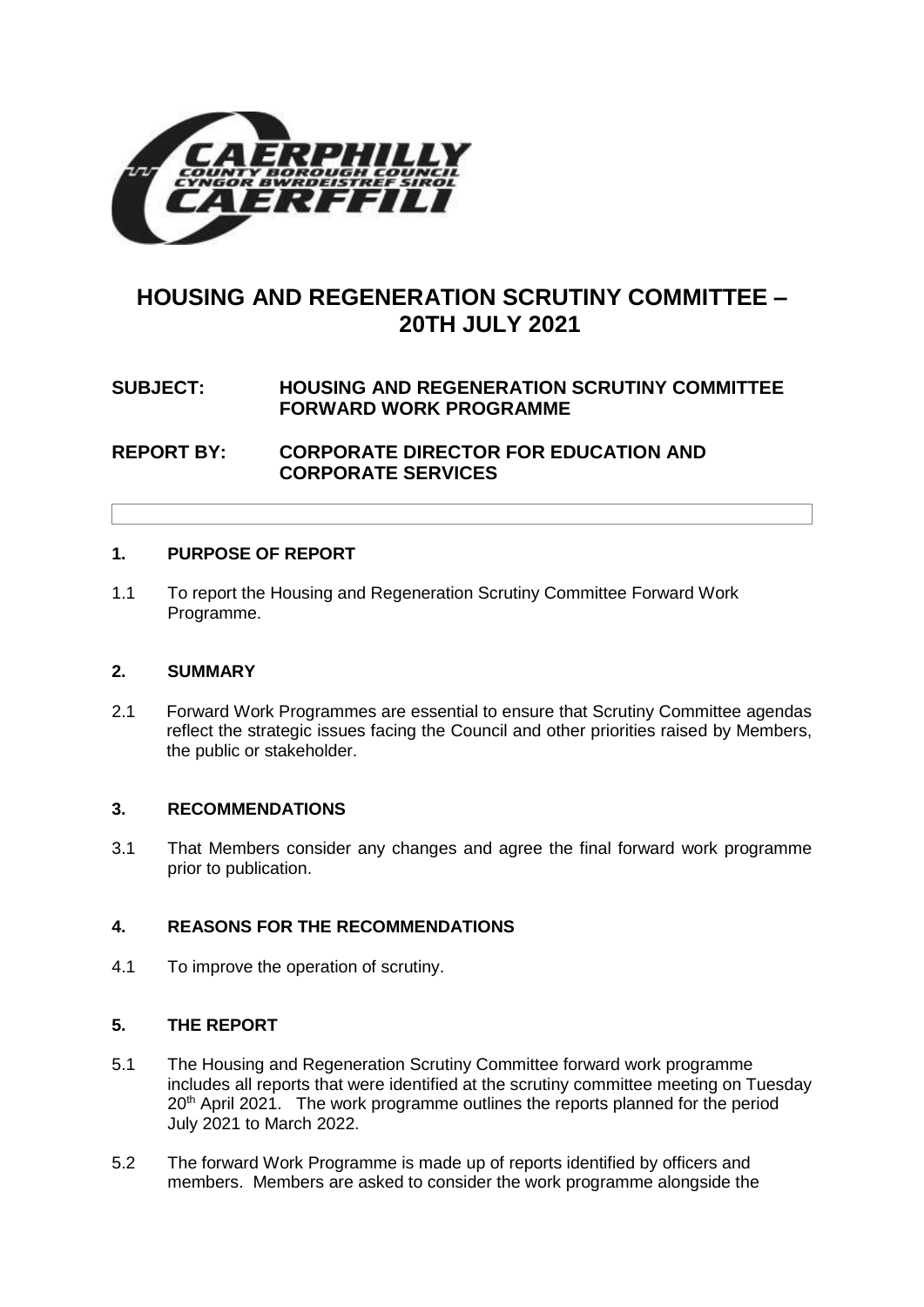cabinet work programme and suggest any changes before it is published on the council website. Scrutiny committee will review this work programme at every meeting going forward alongside any changes to the cabinet work programme or report requests.

5.3 The Housing and Regeneration Scrutiny Committee Forward Work Programme is attached at Appendix 1, which presents the current status as at  $28<sup>th</sup>$  June 2021. The Cabinet Work Programme is attached at Appendix 2. A copy of the prioritisation flowchart is attached at appendix 3 to assist the scrutiny committee to determine what items should be added to the forward work programme.

#### 5.4 **Conclusion**

The work programme is for consideration and amendment by the scrutiny committee prior to publication on the council website.

#### **6. ASSUMPTIONS**

6.1 No assumptions are necessary.

#### **7. SUMMARY OF INTEGRATED IMPACT ASSESSMENT**

7.1 As this report is for information only an Integrated Impact Assessment is not necessary.

#### **8. FINANCIAL IMPLICATIONS**

8.1 There are no specific financial implications arising as a result of this report.

#### **9. PERSONNEL IMPLICATIONS**

9.1 There are no specific personnel implications arising as a result of this report.

#### **10. CONSULTATIONS**

10.1 There are no consultation responses that have not been included in this report.

### **11. STATUTORY POWER**

- 11.1 The Local Government Act 2000.
- Author: Mark Jacques, Scrutiny Officer jacqum@carphilly.gov.uk
- Consultees: Dave Street, Corporate Director Social Services and Housing Mark S. Williams, Corporate Director of Communities